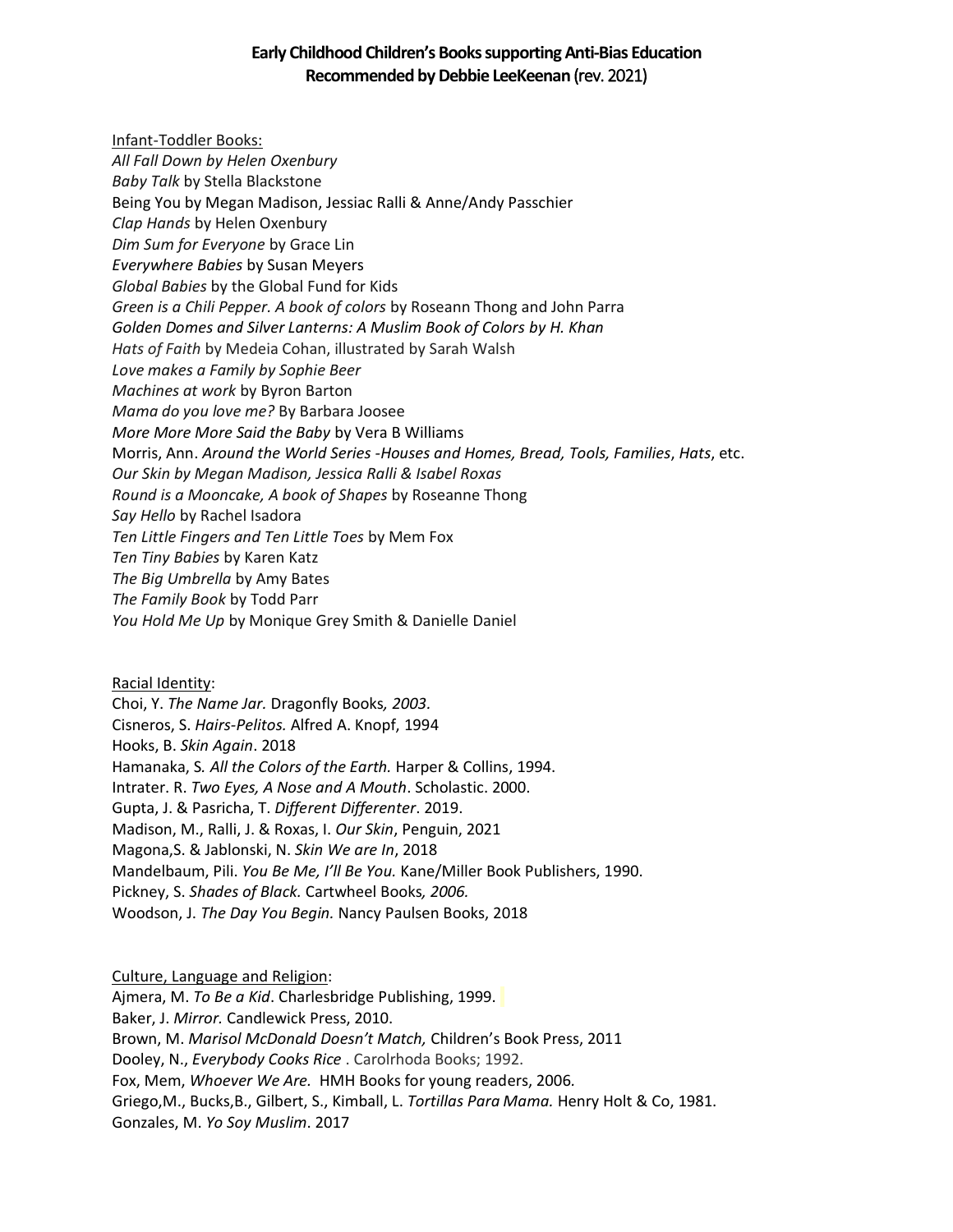Khan, H. *Golden Domes and Silver Lanterns: A Muslim Book of Colors.* First Chronicle Books, 2012. Khan, R. *Big Red Lollipop.* Penguin Group, 2010. Kostecki-Shaw, J. *Same Same but Different,* Henry Holt & Co, 2011. Martins, I. & Carvalho, B. *The World In A Second.* Enchanted Lion Books, 2015. Morales, Yuyi. *Dreamers,* Neal Porter Books, 2018 Naimhbint, R*. The Swirling Hijaab*. Mantra Lingua Publishing, 2002. Paek, Min. *Aekyung's Dream.* Children's Book Press, 1988. Rotner, S. & Kelly, S. *Many Ways: How families practice their beliefs and religions.* Millbrook Press, 2006. Xiong, Blia & Spagnoli, Cathy. *Nine-In-One Grr! Grr!* Children's Book Press, 1989.

Holidays and History:

Barton, C. *What do you do with a Voice Like That? The Story of Extraordinary Congressman Barbara Jordan*., Beach Lane Books. 2018 Bunting, E., *How many days to America? A Thanksgiving Story*. Clarion Books, 1988 Chinn, K. *Sam and the Lucky Money* . Lee and Low books, 1995 Giovanni, N.& Collier, B. *Ros*a. Henry, Holt &Co., 2005 Hopkinson, D., *Sweet Clara and the Freedom Quilt.* Alfred Kopf*, 1995* Peppas,L. *Happy New Year: Celebrations in My World*, Crabtree Co.,2010 Piernas-Davenport, Gail. *Shanté Keys and the New Year's Peas.* Albert Whitman & Co., 2007. Reynolds, A. & Cooper, F*. Back of the Bus*. Philomel, 2007 Rylant, C. *The Stars Will Still* Shine. Harper & Collins, 2005 Tonatiuh, D. *Separate is Never Equal: Sylvia Mendez and her Family's Fight for Desegregation.* Abrahams Books for Young Readers, 2014. Whitfield & Browne, *The Animals of the Zodiac.* Crocodile Books, 1998 Whitman, S. *Under the Ramadan Moon.* Albert Whitman & Company, 2008. Winter, J, *Ruth Bader Ginsburg. The Case of RBG vs. Inequality*. Abrams Books for Young Readers. 2017 Yolen, J., *Encounter*, Voyager books, 1992

#### Family Structures:

Coffelt,N. *Fred Stays With Me*! Little Brown & Co., 2007. Hoffman, M. *The Great Big Book of Families,* Dial Books, 2011 Lesléa N. *Heather Has Two Mommies.* Candlewick Press, 2015. Masuret, C*. Two Homes.* Candlewick Press, 2001. Parr, T. *The Family Book.* Little Brown Books, 2010. Richardson, J. *And Tango Makes Three.* Simon & Schuster, 2005 Rotner, S. & Kelly, S. *Families.* Holiday House, 2015.

#### Gender Identity:

Baldacchino, C. *Morris Miclewhite and the Tangerine Dress.* Groundwood Books, 2014. deHaan, L. & Nijland, J. King and King, Trycle Press, 2003. Hall, Michael. *Red, A Crayon's Story.* Greenwillow Books, 2015. Herthel, J & Jennings, J. *I Am Jazz.* Penguin Group, 2014. Jones, B. *Dance.* Hyperion Books, 1998. Love, J. *Julian is a Mermaid* . 2018 Madison, M, Ralli, J & Passchier, A. *Being You*. 2021 Newman, L. and Mola, M. *Sparkle Boy*, 2017 Zolotow, Z. *William's Doll.* Harper & Row, 1972.

#### Economic Class:

Anderson, Constance. *Smelling Sunshine.* Star Bright Books, 2013. Boelts, Maribeth. *Those Shoes.* Candlewick Press, 2007. de la Pena, Matt. *Last Stop On Market Street.* Penguin Group, 2015. Ellis, Carson. *Home.* Candlewick Press, 2015.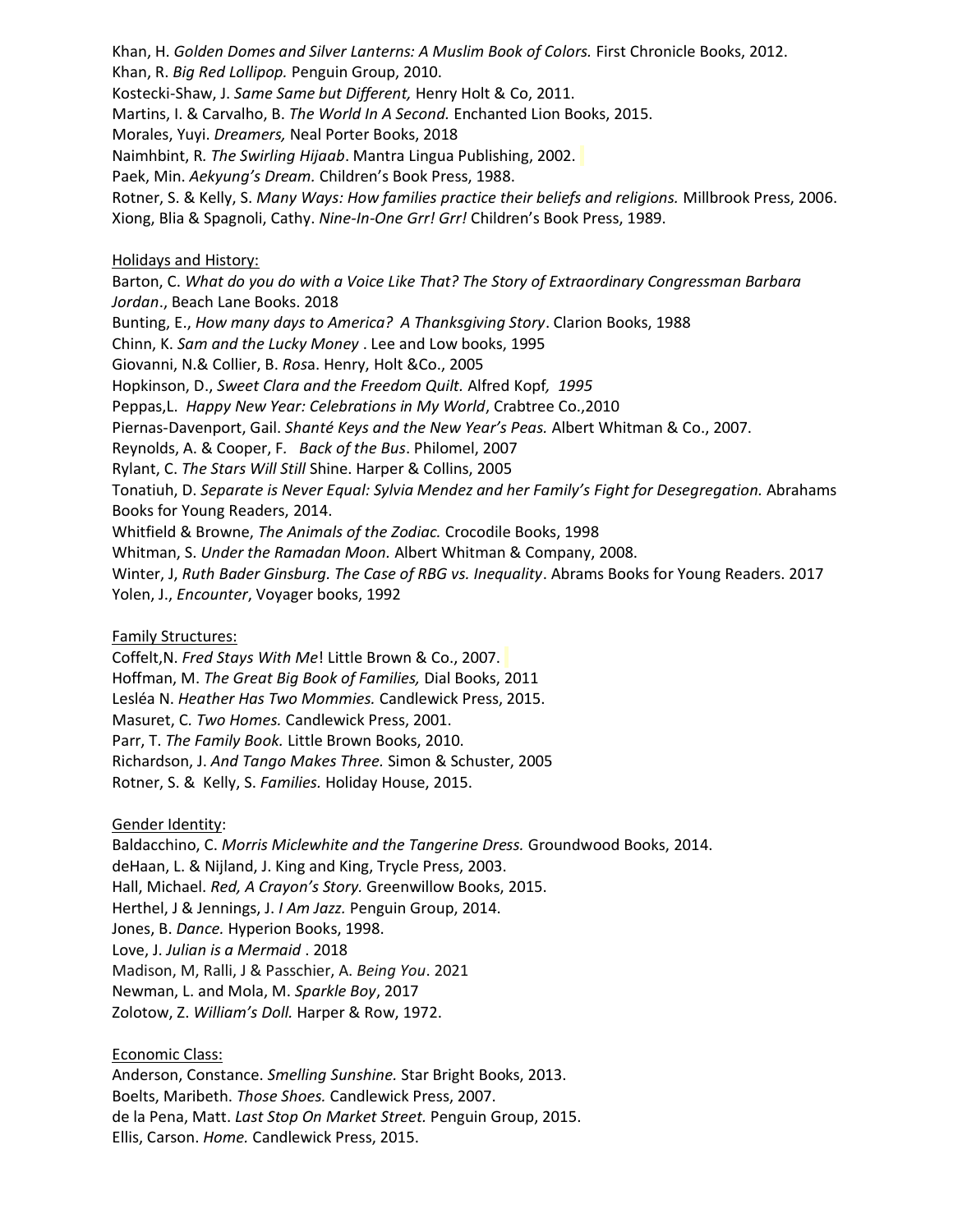Graham, Bob. *A Bus Called Heaven.* Blackbird Pty. Ltd., 2011. McCarney, R. *Where will I live?* 2017. Sturgis, B. *Still a Family* , Albert Whitman& Co,2017 Williams, V. *A Chair for my Mother,* Greenwillow Books, 2007.

### Different Abilities

Castenanda, O., *Abuela's Weave*, Lee and Low, 2013. Cottin, M*. The Black Book of Colors*. Groundwood Books, 2006. Cowen-Fletcher, J. *Mama Zooms*. Scholastic, 1995. Huber, M. *Amazing Eric*. Redleaf Lane, 2014. Rabe, B. *Where's Chimpy?* Albert Whitman , 1988 Wright, L. *We Can Do It*. Starbright books, 2005. Woloson, E. *My Friend Isabel*. 2003.

### Cross- Cultural Folktales

Diakite, B. *The Hatseller and the Monkeys*. Scholastic, 1999. (Caps for Sale) Climo, S. *The Persian Cinderella.* Harper Collins, 1999 Munsch, R. *The Paper Bag Princess*, Annick Press, 2018 re-issued Minters, F. *Cinder-elly*. Viking, 1994. Pollock. P. *The Turkey Girl*. Little Brown, 1996. (Zuni Cinderella) Artel, M, *Petite Rouge, A Cajun Red Riding Hood*. Dial Books, 2001. Young, E. *Lon Po Po, A Red Riding Hood Story from China*. Philomel Bks.1989. Dewan, T. *Crispin and the Three* Pigs. Doubleday. 2002. Lowell, S. *The Three Little Javelinas.* Scholastic, 1992.

Indigenous Children's Books by Indigenous Authors:

B*oozhoo: Come Play With Us* by Deanna Himango (Ojibwe) (Fond du Lac Band of Lake Superior Chippewa, 2002)

*Bowwow Powwow* by Brenda J. Child (Red Lake Ojibwe), Jonathan Thunder (Illustrator), Gordon Jourdain (Translator) (2Minnesota Historical Society, 2018)

*Cradle Me Photos* in book provided by Native families and edited by Debby Slier. (Star Bright Books 2012)

*Day with Yayah* by Nicola I. Campbell (Salish-Metis) , (Crocodile Books, 2017)

*My Heart Fills With Happiness* by Monique Gray Smith (Cree, Lakota and Scottish) (Orca Book Publishing, 2016)

*Nimoshom and His Bus* in English and Cree by [Penny M. Thomas](https://www.powells.com/SearchResults?keyword=Penny+M+Thomas) (Cree-Ojibway ) (High Water press, 2018) *Sweetest Kulu* by Celina Kalluk (Inuit) (Inhabit Media, Inc., 2014)

*Thanks to the Animals* (10<sup>th</sup> anniversary edition) by Allen Sockabasin, (Native Nul-lemkehw),(Tilbury House Publishers; 2014)

*We Sang You Home* by Richard Van camp (Dogrib (Tlicho) Nation) and Juliet Flett (Orca Publishing, 2016) *When We Were Alone* by David A. Robertson (Cree) , (Highwater Press 2016) *Wild Berries* by Julie Flett (Cree-Métis) (Simply Read Books, 2013)

*You Hold Me Up* By Monique Gray Smith (Cree, Lakota and Scottish)and Danielle Daniel (Orca, 2017) Recommended Resource for Children's Book recommendations:

We need diverse books [diversebooks.org](https://diversebooks.org/resources/where-to-find-diverse-books/)

Teaching for Change [www.teachingforchange.org](http://www.teachingforchange.org/) <http://www.janeaddamschildrensbookaward.org/>